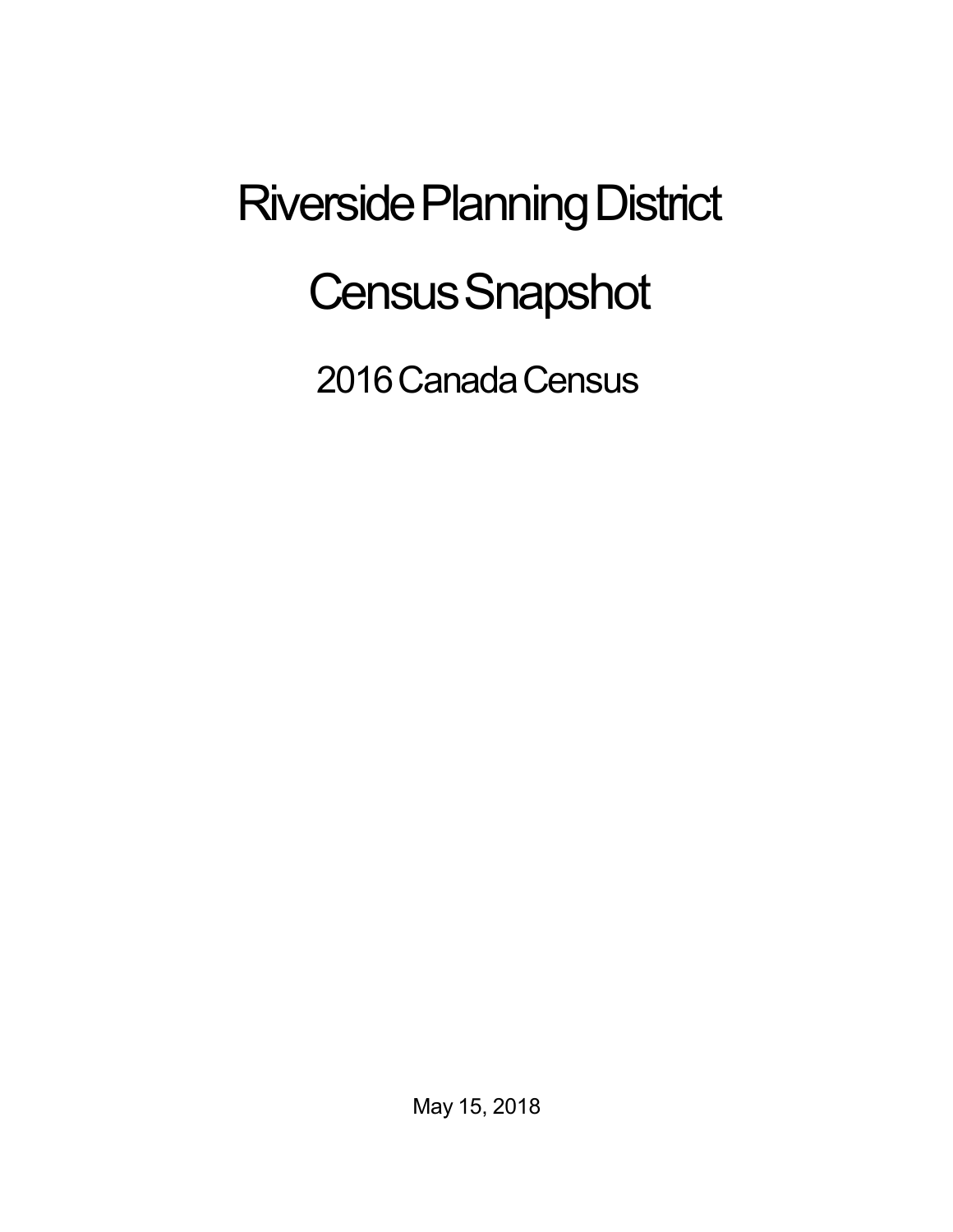City of Windsor Planning Department Riverside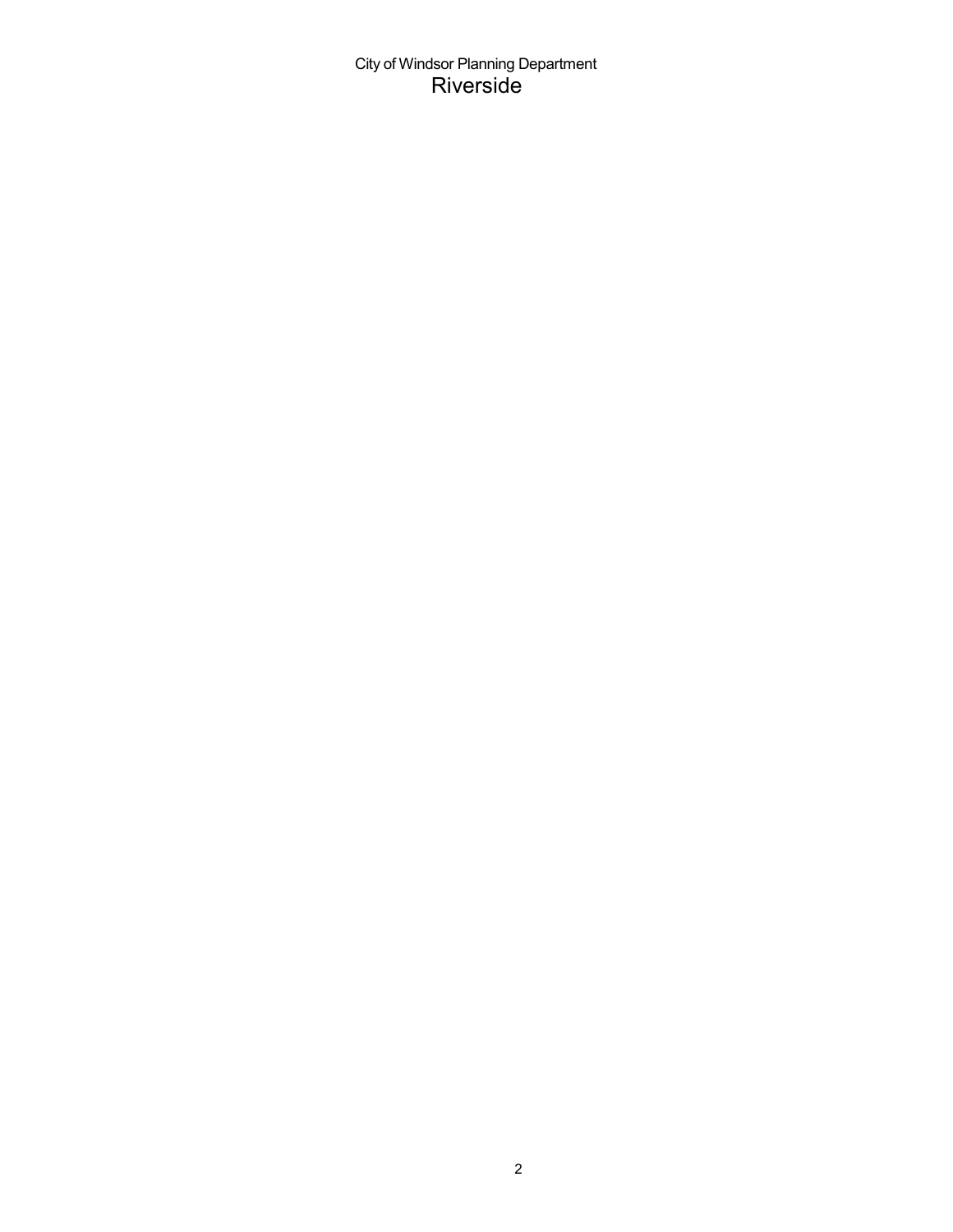## City of Windsor Planning Department 2016 Census Census Snapshot

| <b>Riverside</b><br>2016 Census<br><b>Census Snapshot</b> |        |     |  |
|-----------------------------------------------------------|--------|-----|--|
|                                                           |        | %   |  |
| <b>Total Population</b>                                   | 22,905 |     |  |
| <b>Males</b>                                              | 10,936 | 48% |  |
| Females                                                   | 11,970 | 52% |  |
|                                                           |        |     |  |
| <b>2016 Population by Age</b>                             | 22,905 |     |  |
| 0 to 4 years                                              | 1,001  | 4%  |  |
| 5 to 9 years                                              | 965    | 4%  |  |
| 10 to 14 years                                            | 977    | 4%  |  |
| 15 to 19 years                                            | 1,067  | 5%  |  |
| 20 to 24 years                                            | 1,287  | 6%  |  |
| 25 to 29 years                                            | 1,362  | 6%  |  |
| 30 to 34 years                                            | 1,345  | 6%  |  |
| 35 to 39 years                                            | 1,256  | 5%  |  |
| 40 to 44 years                                            | 1,299  | 6%  |  |
| 45 to 49 years                                            | 1,469  | 6%  |  |
| 50 to 54 years                                            | 1,610  | 7%  |  |
| 55 to 59 years                                            | 1,878  | 8%  |  |
| 60 to 64 years                                            | 1,799  | 8%  |  |
| 65 to 69 years                                            | 1,654  | 7%  |  |
| 70 to 74 years                                            | 1,187  | 5%  |  |
| 75 to 79 years                                            | 1,010  | 4%  |  |
| 80 to 84 years                                            | 751    | 3%  |  |
| 85 to 89 years                                            | 602    | 3%  |  |
| 90 to 94 years                                            | 270    | 1%  |  |
| 95 to 99 years                                            | 71     | 0%  |  |
| 100 years and over                                        | 11     | 0%  |  |
|                                                           |        |     |  |
| 0 to 14 years                                             | 2,992  | 13% |  |
| 15 to 64 years                                            | 14,422 | 63% |  |
| 65 years and over                                         | 5,522  | 24% |  |
| 85 years and over                                         | 934    | 4%  |  |
|                                                           |        |     |  |
| Average age of population                                 | 45.9   |     |  |
| <b>Median age</b>                                         | 48.0   |     |  |
|                                                           |        |     |  |
| <b>Families</b>                                           | 6,469  |     |  |
| Persons per family                                        | 2.7    | 0%  |  |
|                                                           |        |     |  |
| Total couple families                                     | 5,122  | 79% |  |